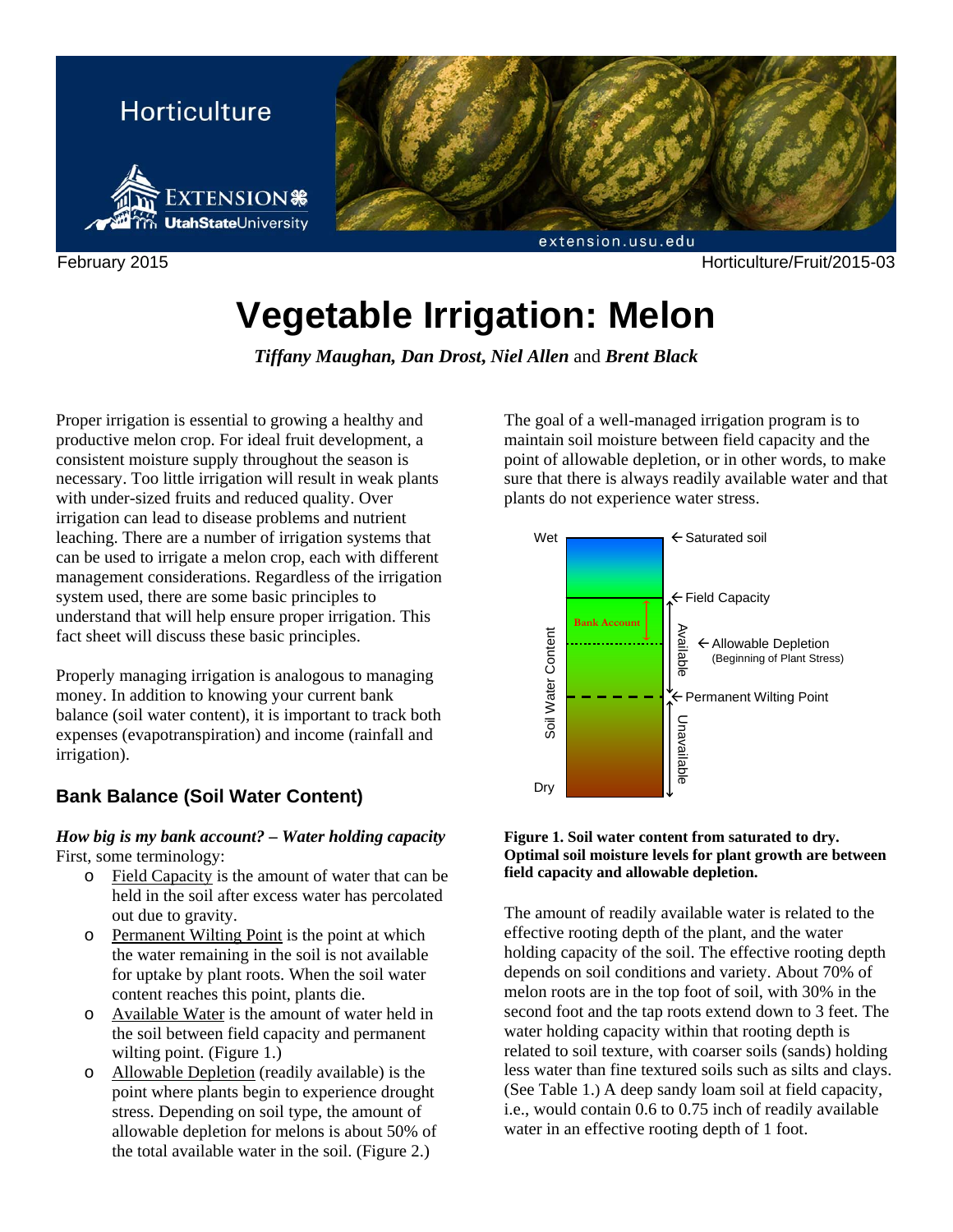#### *What's in the bank? -- Measuring Soil Moisture*

In order to assess soil water content, one needs to monitor soil moisture at several depths, from just below the soil surface (2 to 3 inches), to the bottom of the effective rooting depth (1.5 feet). One of the more cost effective and reliable methods for measuring soil moisture is by electrical resistance block, such as the Watermark<sup>TM</sup> sensor (Irrometer Co., Riverside CA). These blocks are permanently installed in the soil, and wires from the sensors are attached to a handheld unit that measures electrical resistance. Resistance measurements are then related to soil water potential, which is an indicator of how hard the plant roots have to "pull" to obtain water from the soil.





**Table 1. Available water holding capacity for different soil textures, in inches of water per foot of soil. Total available water is the amount of water in the soil between field capacity and permanent wilting point. Allowable depletion (readily available water) is the amount of water the plant can use from the total available before experiencing drought stress. Allowable depletion for melons is approximately 50% of total available.**

| Soil Texture               | Total Available<br>Water | Allowable Depletion<br>inches<br>(Readily available) |               |
|----------------------------|--------------------------|------------------------------------------------------|---------------|
|                            | inch/foot                | In top $1$ '                                         | In top $1.5$  |
| Sands and fine sands       | $0.5 - 0.75$             | $0.25 - 0.38$                                        | $0.38 - 0.57$ |
| Loamy sand                 | $0.8 - 1.0$              | $0.4 - 0.5$                                          | $0.6 - 0.75$  |
| Sandy loam                 | $1.2 - 1.5$              | $0.6 - 0.75$                                         | $0.9 - 1.13$  |
| Loam                       | $1.9 - 2.0$              | $0.95 - 1.0$                                         | $1.43 - 1.5$  |
| Silt loam, silt            | $2.0 - 2.1$              | $1.0 - 1.05$                                         | $1.5 - 1.58$  |
| Silty clay loam            | $1.9 - 2.0$              | $0.95 - 1.0$                                         | $1.43 - 1.5$  |
| Sandy clay loam, clay loam | $1.7 - 2.0$              | $0.85 - 1.0$                                         | $1.28 - 1.5$  |

The handheld unit reports soil moisture content in centibars, where values close to zero indicate a wet soil and high values represent dry soil. The relationship between soil water potential and available water differs by soil type. The range of the sensor is calibrated to 0- 200 centibars (higher values indicate drier soil), which covers the range of allowable depletion in most soils. The sensors are less effective in coarse sandy soils, and will overestimate soil water potential in saline soils. Remember that allowable depletion is 50% of available water, which roughly corresponds to soil water potentials of 50 centibars for a loamy sand soil, and 70 centibars for a loam (Table 2, 50% depletion values for each soil texture).

## **Expenses – Evapotranspiration**

Water is lost from the field through surface runoff, deep percolation (moving below the root zone), evaporation from the soil surface, and transpiration through the leaves of the plant. Of these, the biggest losses are

#### **Table 2. Recommended Watermark™ sensor values at which to irrigate.**

| Soil Type         | <b>Irrigation Needed</b> |  |
|-------------------|--------------------------|--|
|                   | ( <i>centibars</i> )     |  |
| Loamy sand        | $40 - 50$                |  |
| Sandy loam        | $50 - 70$                |  |
| Loam              | $60 - 90$                |  |
| Silt loam, silt   | $70 - 90$                |  |
| Clay loam or clay | $90 - 120$               |  |

TMWatermark is a registered trademark of Irrometer, Co., Riverside, CA.

typically due to evaporation and transpiration, collectively known as "evapotranspiration" or ET. Deep percolation from excess irrigation can be another large loss. Estimates of ET are based on weather data, including air temperature, relative humidity and wind speed. Table 3 lists average daily reference ET values for several cities across Utah. Many more sites are monitored in the state, if your city is not listed, visit climate.usurf.usu.edu to find a location near you.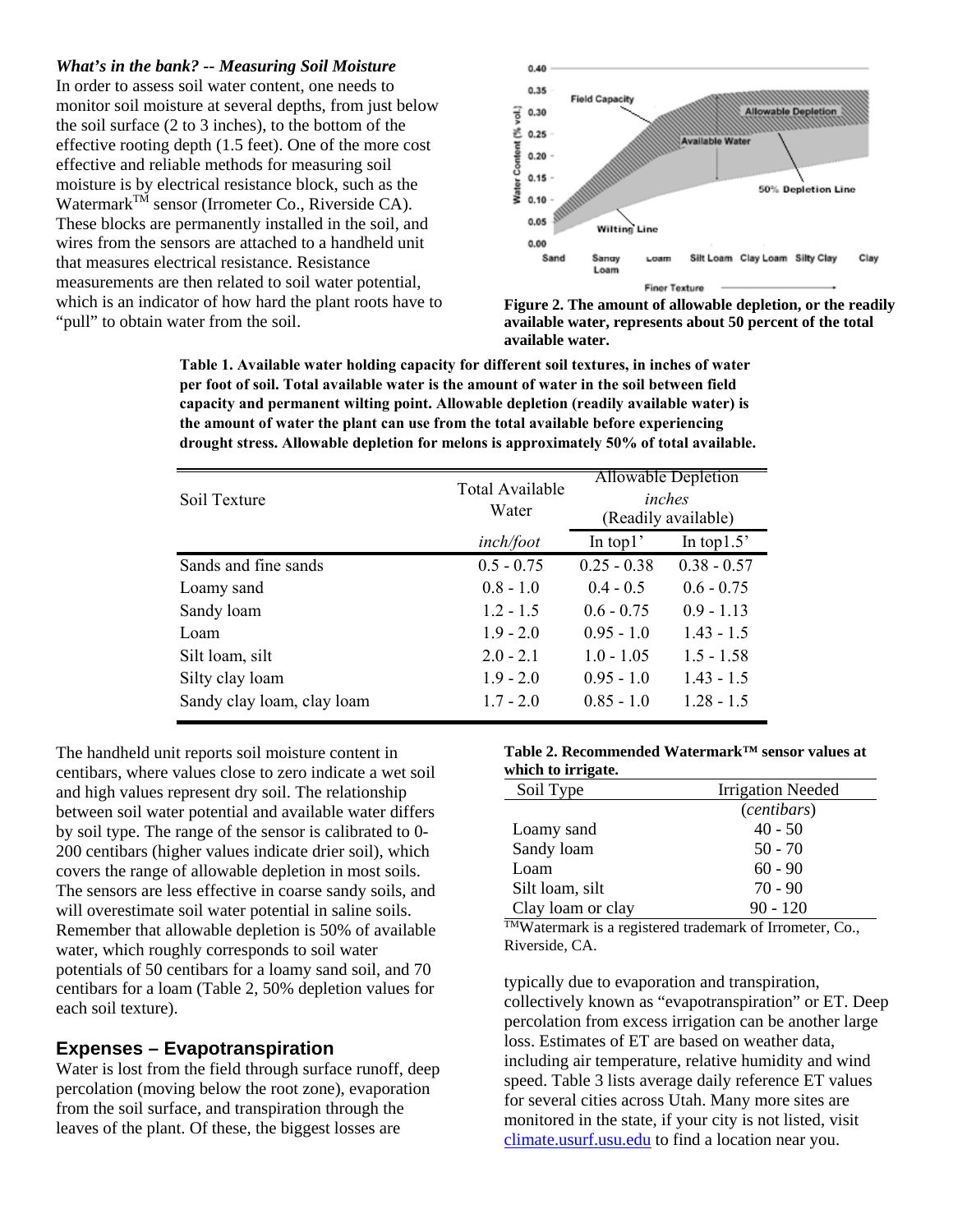Some weather stations in Utah are programmed to calculate and report the ET estimates for alfalfa as a reference crop ( $ET_{ref}$  or  $ET_r$ ). The ET of your crop can be determined by multiplying the  $ET_r$  by a correction factor or crop coefficient  $(K_{\text{crop}})$  that is specific to your crop and its stage of development.

$$
ET_{crop}=ET_r\times K_{crop}
$$

The K<sub>crop</sub> for cantaloupe and watermelons are shown in Table 4. The K<sub>crop</sub> varies depending on current ground cover relative to the row width, which provides an estimate of percent ground cover. Ground cover can be estimated by placing a yard stick under the canopy of the plant and counting the number of inches that are shaded.

Measurements should be taken when the sun is directly overhead. When the vine covers 20% of the ground, a field of cantaloupes is using about 30% of the amount of water used by the alfalfa reference crop. Water use increases gradually as the canopy develops until the full canopy is established. For melons, reducing the amount of water applied in the last week before harvest by about 10 to 15% will improve flavor and quality. However, it is important to remember that melon fields may be harvested over several weeks, so sustained water reduction may affect later developing fruit size and yield.

**Table 3. Daily total alfalfa reference evapotranspiration (ETr) for seven Utah cities expressed in (A) inches per day, (B) gallons per acre per day, and (C) drip-irrigated gallons per 100 feet of bed length per day.** 

| <b>Month</b>                                                                                            | Logan | Farmington | <b>Spanish Fork</b>                                                             | <b>Salt Lake City</b>                                                                                         | <b>Green River</b> | Moab  | <b>St. George</b> |
|---------------------------------------------------------------------------------------------------------|-------|------------|---------------------------------------------------------------------------------|---------------------------------------------------------------------------------------------------------------|--------------------|-------|-------------------|
| (A) Inches per day                                                                                      |       |            |                                                                                 |                                                                                                               |                    |       |                   |
| Mar                                                                                                     | 0.09  | 0.12       | 0.12                                                                            | 0.11                                                                                                          | 0.15               | 0.12  | 0.15              |
| Apr                                                                                                     | 0.15  | 0.19       | 0.16                                                                            | 0.17                                                                                                          | 0.23               | 0.19  | 0.22              |
| May                                                                                                     | 0.2   | 0.25       | 0.21                                                                            | 0.22                                                                                                          | 0.29               | 0.24  | 0.28              |
| Jun                                                                                                     | 0.24  | 0.3        | 0.26                                                                            | 0.28                                                                                                          | 0.32               | 0.3   | 0.32              |
| Jul                                                                                                     | 0.29  | 0.27       | 0.28                                                                            | 0.30                                                                                                          | 0.32               | 0.29  | 0.31              |
| Aug                                                                                                     | 0.26  | 0.23       | 0.25                                                                            | 0.27                                                                                                          | 0.25               | 0.26  | 0.28              |
| Sep                                                                                                     | 0.18  | 0.19       | 0.18                                                                            | 0.19                                                                                                          | 0.2                | 0.2   | 0.21              |
| Oct                                                                                                     | 0.09  | 0.12       | 0.1                                                                             | 0.11                                                                                                          | 0.12               | 0.13  | 0.14              |
| (B) Gallons per acre per day. Irrigation amounts need to be adjusted by Crop Coefficient and Irrigation |       |            |                                                                                 |                                                                                                               |                    |       |                   |
| Efficiency. $1$                                                                                         |       |            |                                                                                 |                                                                                                               |                    |       |                   |
| Mar                                                                                                     | 2444  | 3259       | 3259                                                                            | 2987                                                                                                          | 4073               | 3259  | 4073              |
| Apr                                                                                                     | 4073  | 5160       | 4345                                                                            | 4617                                                                                                          | 6246               | 5160  | 5974              |
| May                                                                                                     | 5431  | 6789       | 5703                                                                            | 5974                                                                                                          | 7875               | 6517  | 7604              |
| Jun                                                                                                     | 6517  | 8147       | 7061                                                                            | 7604                                                                                                          | 8690               | 8147  | 8690              |
| Jul                                                                                                     | 7875  | 7332       | 7604                                                                            | 8147                                                                                                          | 8690               | 7875  | 8418              |
| Aug                                                                                                     | 7061  | 6246       | 6789                                                                            | 7332                                                                                                          | 6789               | 7061  | 7604              |
| Sep                                                                                                     | 4888  | 5160       | 4888                                                                            | 5160                                                                                                          | 5431               | 5431  | 5703              |
| Oct                                                                                                     | 2444  | 3259       | 2716                                                                            | 2987                                                                                                          | 3259               | 3530  | 3802              |
|                                                                                                         |       |            |                                                                                 | (C) Drip-irrigated gallons per 100 feet of bed length per day based on 6-foot bed spacing. Irrigation amounts |                    |       |                   |
|                                                                                                         |       |            | need to be adjusted by Crop Coefficient and Irrigation Efficiency. <sup>2</sup> |                                                                                                               |                    |       |                   |
| Mar                                                                                                     | 33.7  | 44.9       | 44.9                                                                            | 41.1                                                                                                          | 56.1               | 44.9  | 56.1              |
| Apr                                                                                                     | 56.1  | 71.1       | 59.8                                                                            | 63.6                                                                                                          | 86                 | 71.1  | 82.3              |
| May                                                                                                     | 74.8  | 93.5       | 78.6                                                                            | 82.3                                                                                                          | 108.5              | 89.8  | 104.7             |
| Jun                                                                                                     | 89.8  | 112.2      | 97.3                                                                            | 104.7                                                                                                         | 119.7              | 112.2 | 119.7             |
| Jul                                                                                                     | 108.5 | 101        | 104.7                                                                           | 112.2                                                                                                         | 119.7              | 108.5 | 116               |
| Aug                                                                                                     | 97.3  | 86         | 93.5                                                                            | 101                                                                                                           | 93.5               | 97.3  | 104.7             |
| Sep                                                                                                     | 67.3  | 71.1       | 67.3                                                                            | 71.1                                                                                                          | 74.8               | 74.8  | 78.6              |
| Oct                                                                                                     | 33.7  | 44.9       | 37.4                                                                            | 41.1                                                                                                          | 44.9               | 48.6  | 52.4              |

<sup>1</sup>Conversion to gallons per acre per day (B) = (A) x 7.481  $*$  43560 / 12.

<sup>2</sup>Calculation for drip-irrigation: (C) = (B) x 6 ft. (bed spacing) / 435.6. If different bed spacing is used, adjust calculation accordingly.

Calculated from long-term monthly evapotranspiration values available at climate.usurf.usu.edu.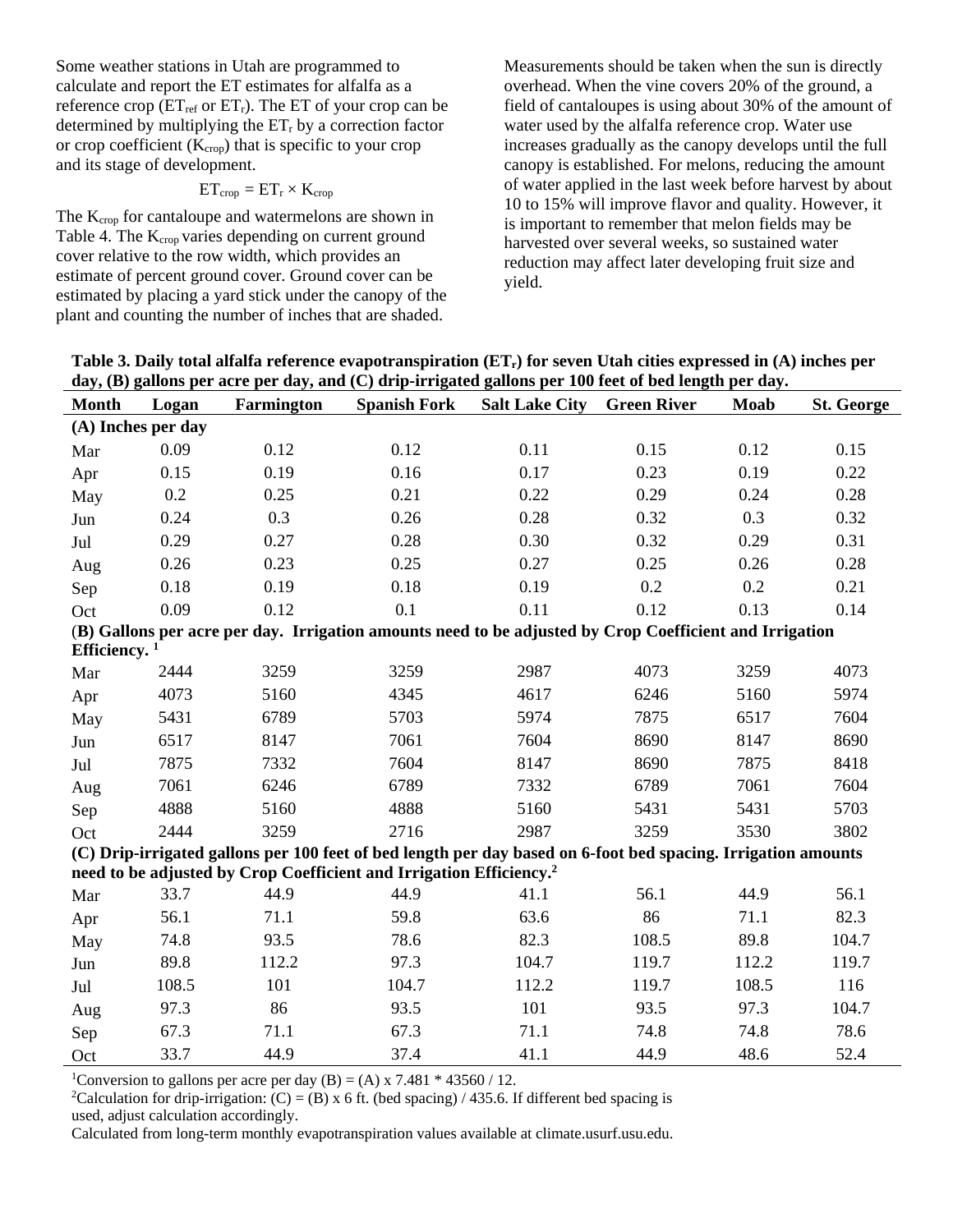|                         |                            | Ground Cover (%) |      |      |            |          |
|-------------------------|----------------------------|------------------|------|------|------------|----------|
| Crop                    | Crop coefficient           | 20               | 40   | 60   | 80         | 100      |
| Cantaloupe <sup>1</sup> | $\Gamma$ <sub>Crop</sub>   | 0.24             | 0.48 | 0.60 | 0.68       | 0.72     |
| Watermelon <sup>2</sup> | $\mathbf{r}_{\text{crop}}$ | በ 32             | 0.52 | 0.64 | $\rm 0.80$ | $0.60\,$ |

**Table 4. Description of growth (percent of ground covered) and crop coefficient estimates for melons grown in a plasticulture system.** 

1. Grattan, et al., 1998 (adjusted for alfalfa reference ET).

2. Ministry of Agriculture and Food. October 2001 (adjusted for alfalfa reference ET).

3.

# **Income – Irrigation and Rainfall**

In Utah's high elevation desert climate, rainfall contributes a small fraction of the in-season water requirements of the crop. Therefore, regular irrigation is needed to supply plant water needs. This irrigation water can be supplied by furrow, impact sprinklers, drip lines or microsprinklers.

Whichever irrigation system you utilize, it is important to calibrate your system so that you know precisely how much water is being applied. With sprinklers and microsprinklers, the simplest way to do this is to place catch cans in multiple locations in your planting and collect water for a set period of time. The amount of water collected over time will give you an application rate (inches per hour), and differences in water collected among the catch cans will tell you how uniform the application is within your planting.

When trying to determine application uniformity, it is best to measure output at both ends of your irrigation system. Also, if your planting is on a slope, you should measure output at the highest and lowest points of your field. Elevation differences and the distance the water travels through the irrigation lines both affect water pressure, and consequently the flow rate at the nozzle.

Drip irrigation tape comes with recommended operating pressures, a variety of emitter spacings, and various flow rates. Most drip tapes operates at 10 psi. Emitters may be spaced from 4 to 36 inches apart and come in a variety of flow rates. Flow rates are commonly reported in gallons per100 feet of tape per hour (GPH) or gallons/emitter/hr. For a tape with a 12-inch emitter spacing, 24 gallons/100ft/hr =  $24/100 = 0.24$ gallons/emitter/hr. Pressure compensating emitters (PC) provide the best uniformity. Flow rate from each emitter and emitter spacing can be used to calculate rate per area (see Table 3). Drip irrigation systems are usually operated every day or every few days to maintain optimal soil moisture.

The efficiency of your system is a measure of how much you have to over-water the wettest spots in the field to get adequate water to the dry spots. Efficiency is related to the uniformity of application and to the amount of evaporation that occurs before the water can move into the soil. A well-designed microsprinkler or drip system can be 70 to 90% efficient. Overhead sprinkler systems are typically 60 to 75% efficient, while flood and furrow irrigation is typically 30 to 50% efficient. If your water supply is limited, a more efficient system can make a large difference in water savings and crop productivity.

# **Case Study**

Following is an example of how to calculate water needs for a cantaloupe crop with a full canopy. The soil is a deep sandy loam with drip irrigated rows every 6 feet. o Water use (Expenses)

- $\bullet$  ETr values are  $0.30$  inches per day (weather station data).
- Crop coefficient is  $0.80$  (Growth stage = 100, from Table 4).
- $ET_{crop} = ET_r \times K_{crop}$
- ET<sub>crop</sub> = 0.30 inches/day  $*$  0.8 = 0.24 inches/day
- o Soil storage capacity (potential bank balance)
	- The total storage capacity for readily available water over the 2-foot effective rooting depth is 1.1 inches (Table 1).
	- 1.1 inches / 0.24 inches per day =  $4.6(4)$ days between irrigations. In 4 days replace 0.96 inches.
- o Restated, the soil moisture in the rootzone will go from field capacity to plant stress levels in 4.6 days.
- o To recharge the soil profile, you will need to add a net of 0.96 inches of water every 4 days. Assuming a drip irrigation system with an efficiency of 80%, 1.2 inches of water application will be required for each watering. If you are operating your drip system on a daily basis you would set your system to apply 0.3 inches per day (0.24/0.80). For a two day irrigation interval apply 0.6 inches (2\*0.24/0.80).